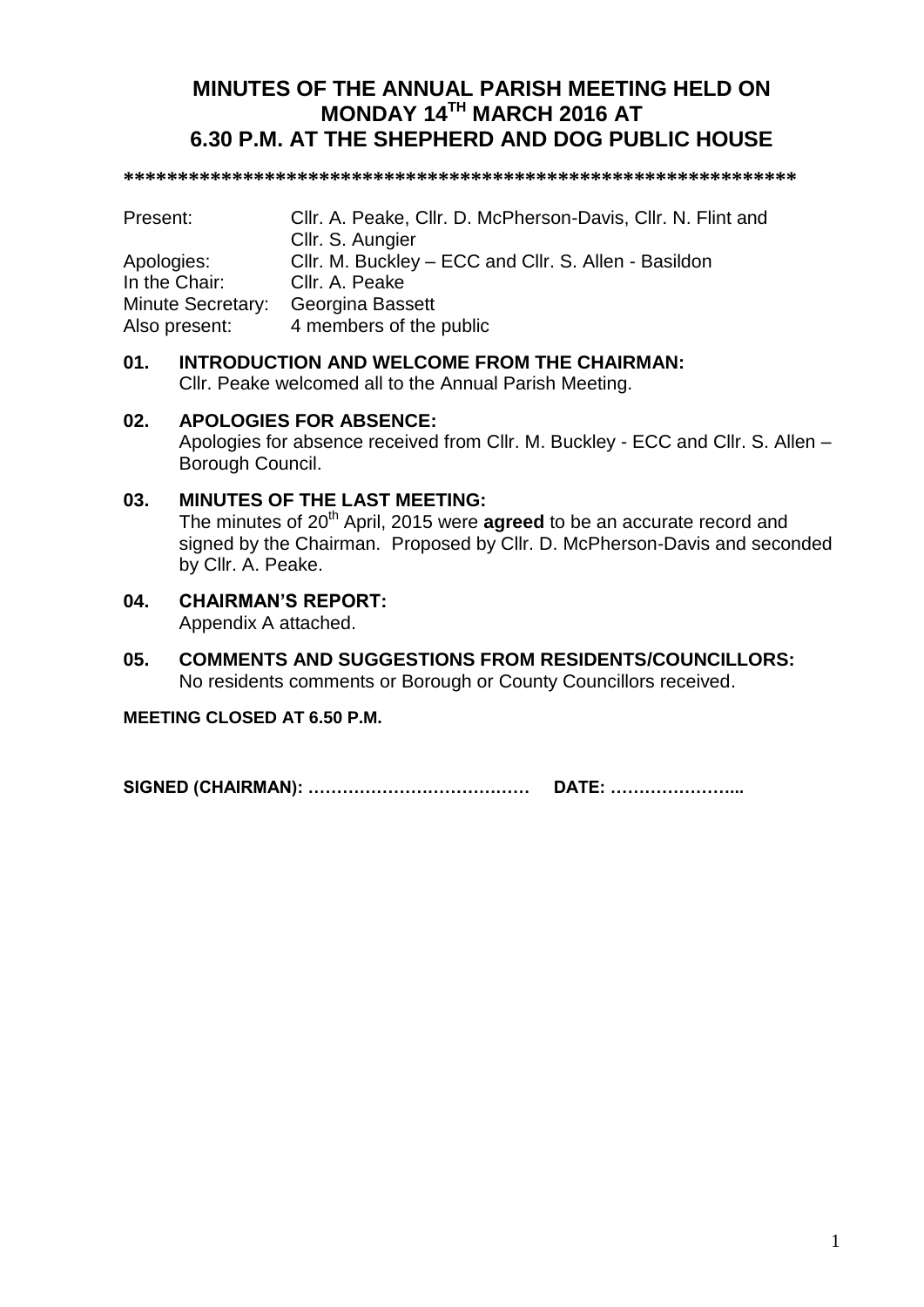# **APPENDIX A**



# **RAMSDEN CRAYS PARISH COUNCIL - CHAIRMAN'S REPORT 2015/16**

Dear Resident,

This Annual Report includes information about the activities of the Parish Council over the last year (April 2015 to March 2016), as well as financial information and Parish Council contact points.

Yours sincerely,

Andrew Peake *Chairman, Ramsden Crays Parish Council March 2016*

#### **Dates for forthcoming Meetings:**

The Parish Council Meetings are now usually held on the third Monday of each month at 7.00 p.m. at The Shepherd and Dog Public House (with the exception of August when there is no meeting).

The Public are very welcome to attend the Parish Council meetings where you have an opportunity to speak on agenda items at the Open Session at the commencement of the meeting and then again at the end during Open Session on general items.

Please feel free to approach any member of the Council (contact details below), or the Clerk, if you have any issues that you wish to raise with the Parish Council.

### **Projects:**

The Parish Council is in the process of seeking funding for the supply and fitting of new picnic tables within the park.

Also for a new Notice Board to be located at the London Road end of Gardiners Lane North enabling the Parish Council to better inform the residents of any news or additional meetings.

We urge residents to inform the Parish Council of any project ideas that they would like see happen in the village.

### **Remembrance Sunday:**

We thank all residents who took part in the Remembrance Day service and to the Vicar of Great Burstead and South Green. It was a memorable morning.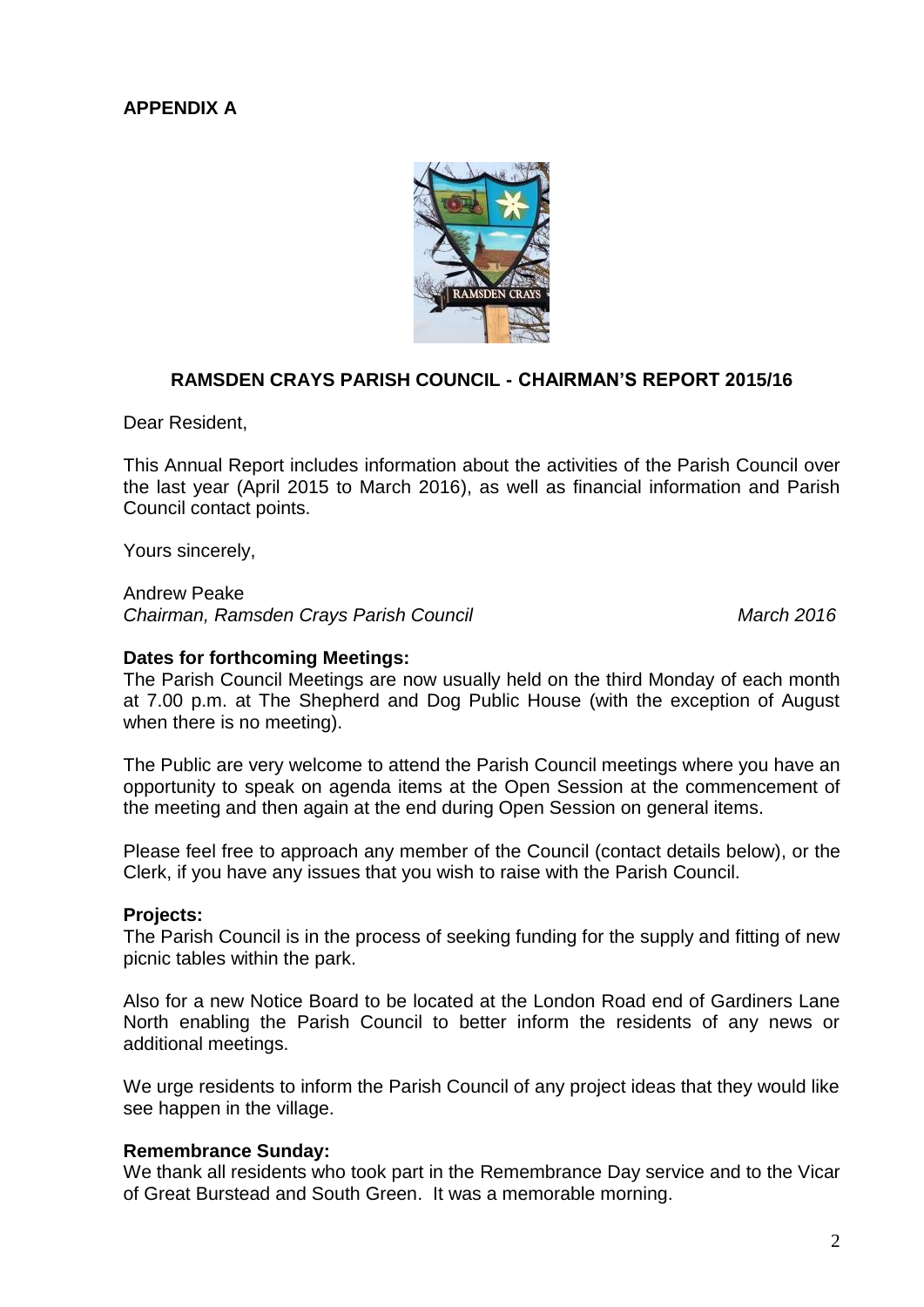The service for this year will be held in the morning of **Sunday 13th November 2016** at the memorial, Crays Hill, London Road. All residents of Crays Hill are welcome.

# **Planning:**

The Parish Council is continuing to pursue Basildon Council with regards to the travellers parked illegally in Oak Lane but at this moment in time the council states that until the local plan is completed, the issues with those travellers parking illegally cannot be resolved.

The Parish Council will respond to Basildon Council's 2016 Local Plan.

The Parish Council comment on numerous planning applications during the course of the year.

# **Highways:**

The standard of the roads within the Parish is still of an unacceptable condition in places and we are, with the help of our local councillors, putting pressure on Essex County Council to have good quality repairs and reflected bollards replaced.

# **Networking/Representation:**

Members of the Council attend liaison meetings with Basildon Borough Council, the Association of Basildon Local Councils and other agencies and representatives from parish councils to share knowledge and experience.

Please note that any criminal incidents should be reported to the Police on 07969365610 or 101 for non urgent incidents. We have had some recent burglaries in the village and we ask residents to be vigilant and look out and report anything that is suspicious.